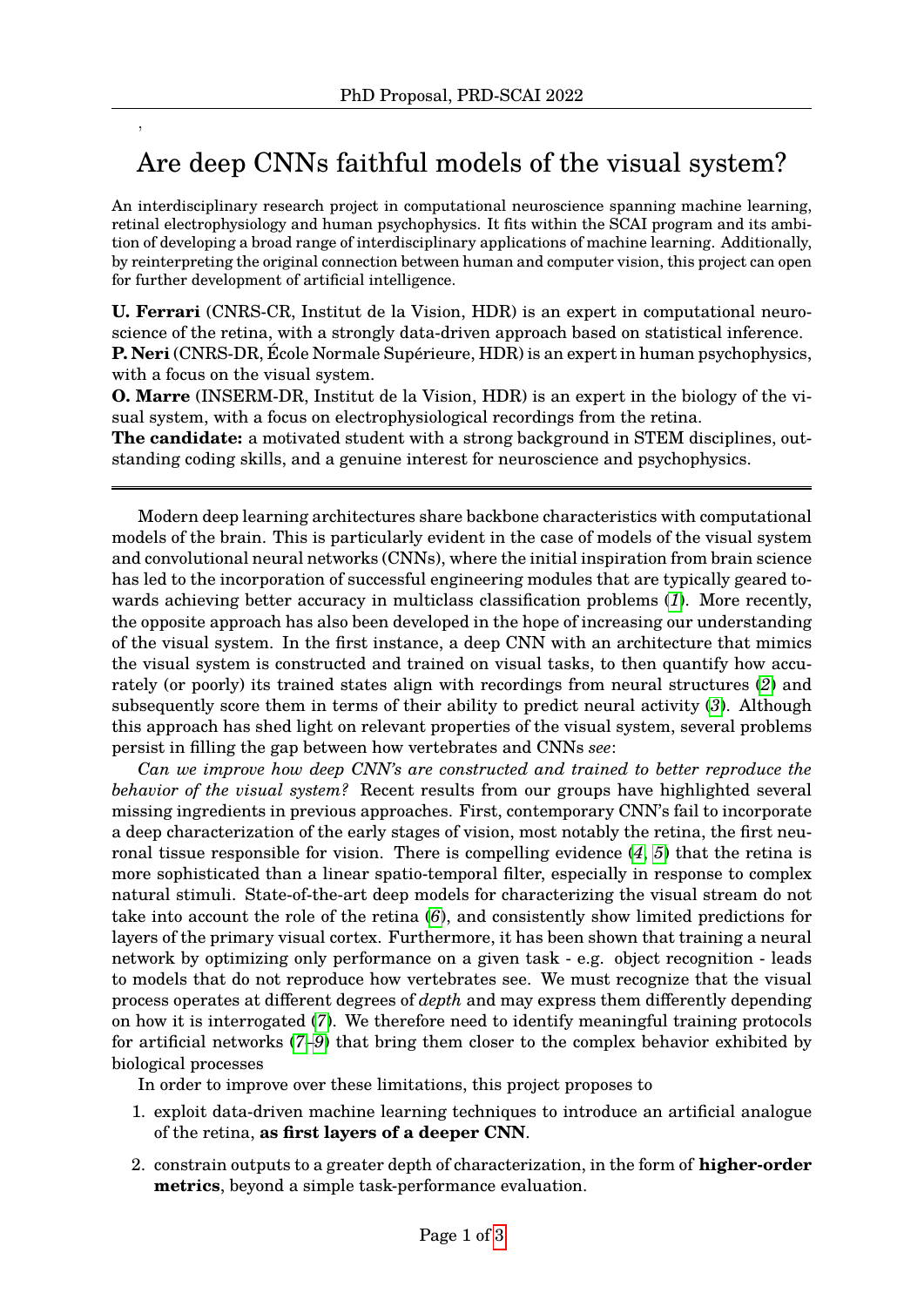<span id="page-1-0"></span>

Figure 1: Conventional CNN's may successfully classify an object (**A**) but do not reproduce the full repertoire of human behavior. The behaviour of a human observer or a neural network can be characterized to different degrees of depth (intuitively similar to the Taylor expansion in **E**), from low-order (sensitivity/accuracy e.g. d', green in **F**) to higher-order (perceptual kernels of first- /second-order, blue/red). It is possible to establish a connection between first-order kernels (blue in **F**) and the linear portion of small network models such as convolutional layers (blue in **G**). The addition of biologically inspired modules such as the retina in the form of a bottleneck block of layers within deep CNNs (**B**) may re-establish the connection with complex behavior (red double arrow between **B** and **F**). The retinal network (**C**) shares canonical computations with models of human perceptual processing (**G**): light signals are absorbed by photoreceptors (dark/light blue neurons) and then processed throughout the retinal multi-layer architecture. Each neuronal layer consists of many different cell-types, for a total of at least 50 functionally-different convolutional kernels. The spikes of ganglion cells (green in **D**) represent the retinal output signal, and can be recorded with multi-electrode arrays. Because visual information must first go through the retina, the manner in which it is formatted by the retina must reverberate across the entire visual system all the way to behavior and associated metrics (**F**).

## **Research Plan**

A primary focus of this proposal is to develop a satisfactory model of the retina, which is a physiologically dense network of neurons with horizontal and feedforward connections (Fig. **[1C](#page-1-0)**): an efficient biological implementation of a recurrent deep CNN (*[10](#page-2-9)*) that has benefited from millions of years of natural selection. In order to quantify and understand the role of horizontal/recurrent connections, we will pursue a data-driven approach by constraining machine learning models with data collected by O. Marre's team (*[11](#page-2-10)*): these recordings characterize the response of retinal output neurons (Fig. **[1D](#page-1-0)**) to a wide range of visual stimuli. Similar approaches on shallow CNN's have been tested by our group in (*[5](#page-2-4)*, *[11](#page-2-10)*, *[12](#page-2-11)*). In this project we aim to extend this line of research to deeper and more realistic architectures.

For the purpose of testing whether our models can serve as adequate approximations for the full behavioral repertoire exhibited by biological processes, we will consider more articulate descriptors of the output following the approach developed by P. Neri's team(*[7](#page-2-6)*, *[8](#page-2-12)*). We can outline three different levels of characterization (see Fig. **[1E](#page-1-0)-G**) for the output